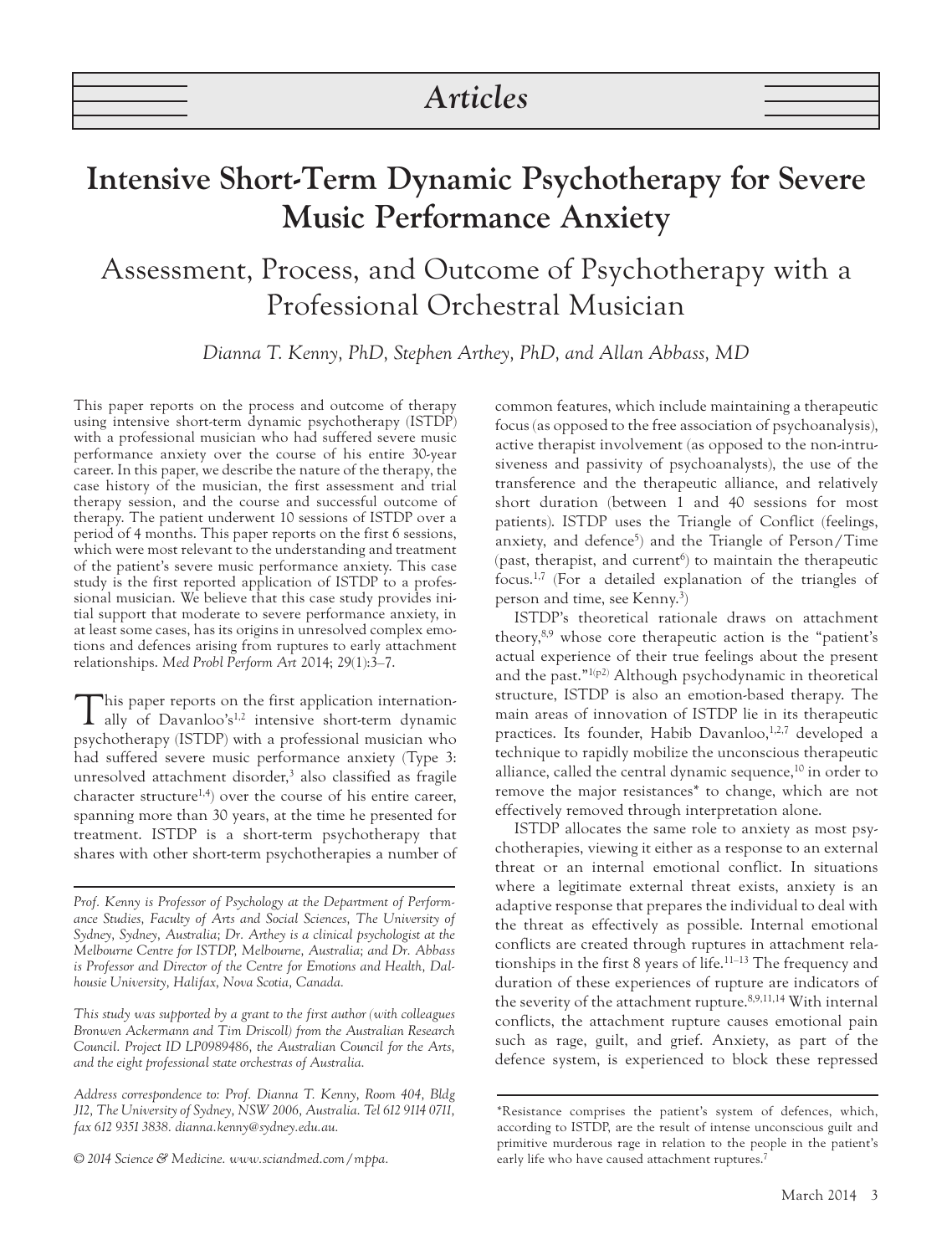feelings from entering conscious awareness.15 Over time, this pattern is automatically activated in any situation that has the potential to trigger the repressed feelings about the initial attachment rupture.<sup>16</sup>

The anxiety generated by repressed emotion can manifest in one of four ways:

- (i) tension in the striated muscles of the body<sup>1,17</sup>;
- (ii) smooth muscle anxiety that manifests as gastrointestinal symptoms such as nausea, hypertension, reflux, cramping, irritable bowel syndrome, and migraine<sup>17,18</sup>;
- (iii) cognitive perceptual disruption that manifests as confusion, blanking out, tunnel vision, blurred vision, ringing or buzzing in the ears, and dizziness and fainting4 ; and
- (iv) motor conversion, which results in unexplained weakness in the limbs.19,20

In response to anxiety, defences are automatically activated. There are three main groups of defences<sup>21</sup>:

- isolation of affect,<sup>†</sup> which is experienced as striated muscle anxiety;
- (ii) repression,† which is associated with smooth muscle anxiety $21$ ; and
- (iii) projection,† in which the patient perceives that another person is experiencing the feelings (mostly anger) that the patient would be expected to feel. These patients manifest weepiness (tears without feelings of grief), temper tantrums, explosive discharge of affect, and confusion. This defensive system is associated with cognitive perceptual disruption.4

The combination of anxiety type and system of defence—low (no unconscious rage), moderate (experience violent to murderous rage, guilt, and grief), or high (rage, guilt, and grief, with syntonic character resistance and a masochistic, self-sabotaging component)—enables the therapist to locate each patient on either the Spectrum of Psychoneurotic Disorders<sup>22</sup> (comprising low, moderate, and high resistance) or the Spectrum of Fragile Character Structure<sup>4</sup> (representing those with no or very weak attachment bonds).<sup>23</sup>

ISTDP aims to give the patient access to the full experience of their repressed feelings and the fantasies and memories that have been repressed with these feelings. The major interventions are applied through an over-arching framework, known as the Central Dynamic Sequence (CDS)24 that guides the therapist towards the repressed feelings and memories. The CDS can be divided into eight

overlapping stages comprising (i) inquiry; (ii) pressure and clarification<sup>25</sup>; (iii) challenge,<sup>26</sup> including head-on collision (that activates complex transference feelings)1,2,7,24; (iv) transference resistance; (v) partial or direct access to the unconscious; (vi) systematic analysis of the transference; (vii) dynamic exploration of the unconscious; and (viii) recapitulation, consolidation, and treatment planning. This case study is the first reported application of ISTDP to a professional musician.

#### **THE PATIENT**

The patient (Kurt) was a 55-year-old assistant principal in one of the string sections of one of the eight premier state orchestras in Australia, who reported suffering from severe lifelong music performance anxiety and who was motivated to attend therapy after he failed at audition to win the section principal's position, even though he had acted competently in the role on many occasions over several years. Ethics approval for the study was obtained from the University of Sydney's Human Ethics Committee.

#### **THE TREATMENT**

The patient underwent 10 sessions of ISTDP over a 4 month period. This paper reports on the first 6 sessions, in particular sessions 1, 4, 5, and 6, because these sessions were most relevant to the understanding and treatment of the patient's severe music performance anxiety. The first session was both an assessment of the patient's suitability for ISTDP and a trial therapy that allowed the therapist to ascertain the patient's likely response to this form of treatment.<sup>22</sup> First sessions tend to be longer than subsequent sessions for this reason. The remaining sessions, of 1 hour's duration, were spaced approximately 1 week apart.

## **THE THERAPY**

#### **Session One**

During his assessment, Kurt reported that "public performance was sometimes a mountain that [he] could climb and sometimes not." He described a number of self-help strategies that he had employed over the years to help him with his performance anxiety, including meditation, visualisation, self-affirmations, and practical strategies such as increasing his practice for high-pressure performances, to make sure the pieces to be performed were "bullet-proof." He said that these strategies were at best "a 50/50 proposition." He explained that he had been placed on a betablocker (Noten) by his physician for high blood pressure and noted that this medication had assisted him to overcome the very problematic trembling he experienced when anxious. He reported that "the mind plays tricks with me," causing his brain to become "overloaded," which resulted in Kurt becoming "overcautious," sensing that he was in a "very dangerous situation," because "the brain can just

<sup>†</sup> *Isolation of affect* is the awareness of emotions in one's head without the experience of the emotions in the body. It is also called "intellectualizing."17

*Repression*, a major primary defence, is an unconscious process by which emotions are shunted into the body and experienced as depression, smooth muscle discharge, or conversion rather than reaching consciousness.21

*Projection* is a primitive defence connected to superego pathology, in which one unconsciously projects into the therapist, and others, unacceptable feelings in oneself.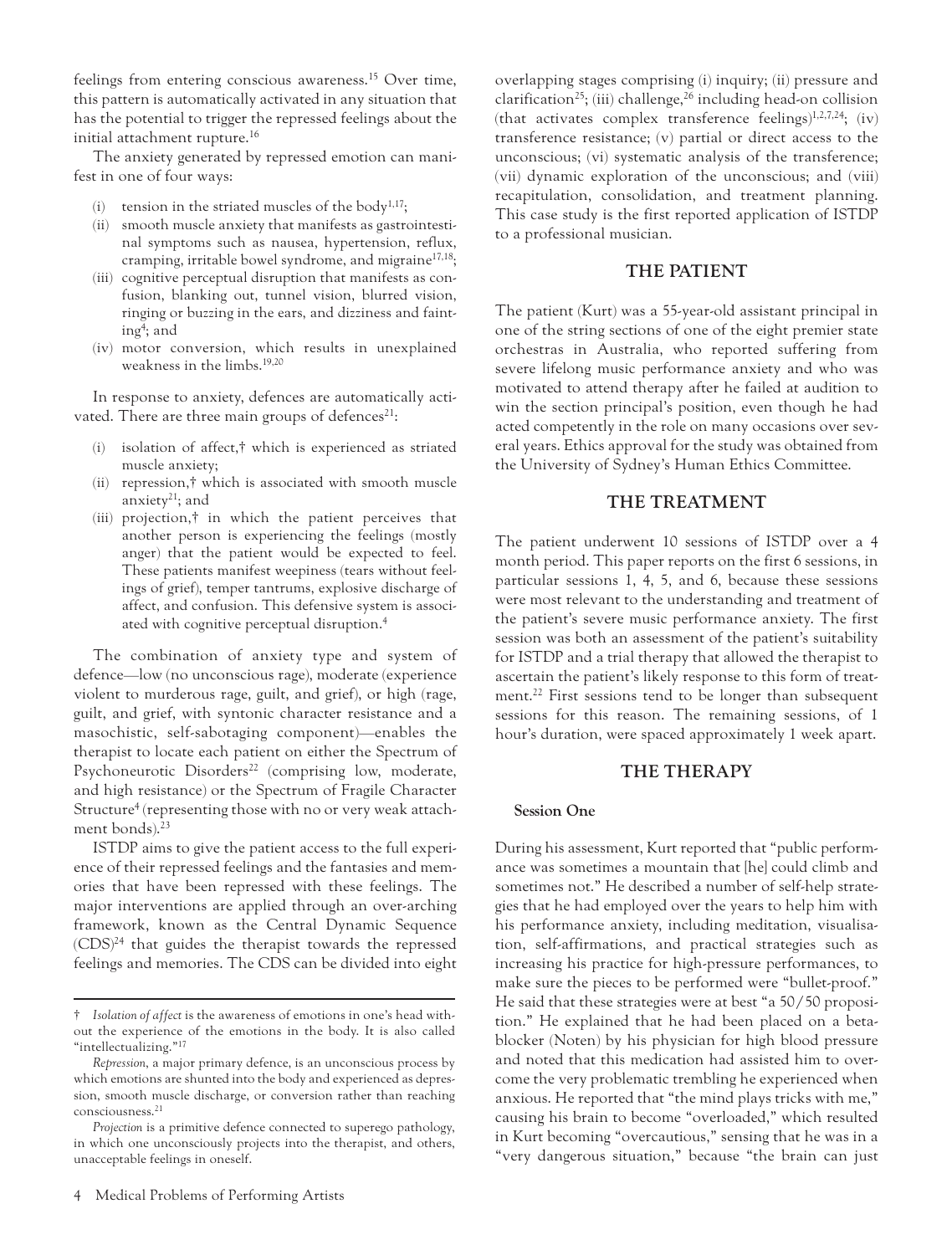trip me up" and then "very bad things could happen." When pressed, he described these as "funny sensations that ... I can't prepare for when I'm practising. I get funny feelings in my hands."

All of these symptoms were disruptive to his capacity to perform well. During his recent audition, Kurt described losing the normal feeling in his arm: "it was like somebody else's arm—I couldn't control it." Kurt also reported cognitive perceptual disturbance, an example of which was that his "brain sees the music on the paper but doesn't recognize it. The message doesn't get through."

Extended inquiry beyond the presenting symptom of music performance anxiety revealed that Kurt was socially anxious generally and that he managed this anxiety by "sitting still and shutting up," which the therapist interpreted to mean that he became passive and withdrawn. These behaviours were later identified as characteristic defences for Kurt.

This phase of inquiry and pressure then progressed to challenge, the aim of which was to further develop the therapeutic alliance and to assist the patient to turn against his characteristic defences. The therapist relentlessly pointed out the patient's defences, countered the patient's rationalizations, and blocked irrelevant and distracting talk. At this stage, there was an expected marked elevation in anxiety, indicating that the patient was defending against unconscious feelings rising to awareness. In this phase, Kurt talked about his feelings of "slight hostility" and "slight disrespect" towards the judges in his audition, which increased his anxiety and with which he coped with using the defences of minimization (frequent use of qualifying words like "slight"), rationalization, and turning anger inward (against himself).

The therapist was able to make the links between Kurt's anxiety, his habitual defences, and his failure to do well at his audition: "We can see in that audition that the anxiety that came out of the fear of feeling your anger actually stopped you getting that job." The focus remained on the "here and now" of the patient's transference interactions and the therapist's pressure to expose the feelings underlying Kurt's anxiety until there was a breakthrough into the unconscious. "When I was a kid, I was bred that kids should be seen and not heard. You're not allowed to cry or have your own thoughts or express yourself. You just go outside and shut up. I don't want to hear about you and all that sort of shit.… I had a really cruel childhood." The therapist's response—"You've been carrying those painful feelings since you were a little boy. Imagine what must happen to you every time you come before an audience.… The judgments, the abuse.… All that floods through your mind at some level when you stand up to perform" linked his presenting problem with performance anxiety with his painful childhood feelings. The central dynamic sequence was applied repeatedly to good effect to gain access to Kurt's core psychopathology and the nature of his attachment ruptures with both parents, which were accessed during this first session.

## **Patient's Position on the Spectrum of Psychoneurotic Disorders**

At the end of the 3-hour assessment and trial therapy session, the following case formulation was made. Kurt manifested striated muscle anxiety. He reported that, at times, during performances, he experienced cognitive perceptual disruption; however, he did not manifest any symptoms indicating cognitive perceptual disruption during the trial therapy and therefore was not placed on the Spectrum of Fragile Character Structure. Kurt's primary defences were passivity, helplessness, rationalising, detaching, and turning (anger) inward. He responded well to intervention, the unconscious therapeutic alliance was mobilized, and that resulted in access to previously repressed emotions. He was able to turn against his defences as he saw their cost. On the Spectrum of Psychoneurotic Disorders, he was placed between moderately resistant and highly resistant.

Sessions two and three continued with the work of the first session, with increasing progress towards the needed breakthroughs into the unconscious so that the feelings associated with the original attachment ruptures could be experienced and expressed, first in the transference and then towards his parents. This actually occurred in session four with both of his parents.

## **Session Four**

The patient described an incident while running (for exercise) in which he had a vision of murderous rage toward his father. As he examined it, he realised that, in this image of violence, he was attacking himself. This brought caring feelings for himself and he envisioned himself now hugging the child part of himself: "[I] picked this poor bastard up, which was me, and held him really dearly." Kurt recognised that he had been attacking himself throughout his life. This realisation led to his experiencing himself in a more connected and compassionate way.

Kurt then recounted an incident from his childhood that resulted in a severe thrashing by his father. The memory resulted in the experience of a breakthrough of feelings of rage towards his father, which quickly converted to sadness, a defence against experiencing his rageful feelings. Kurt continued his defensive expression of anxiety and helplessness, but the therapist maintained the therapeutic focus on his rage. This resulted in a breakthrough of rage in the transference (i.e., towards the therapist), which he quickly dispelled ("Oh, I'm not going to touch you because you are a friend.… I just want to give you a shake, that's all.… I just want to kick the table over; I don't know [physically slumps in his chair].… [This] is a dumb thing to feel over all these years and I still feel it". [*Here, Kurt makes his own present-past link between current and past feelings for his father that he is now experiencing in the "here and now" of the transference.*] The therapist now makes the vital link between his early anxiety, current anxiety in the transference, and his experience of performance anxiety as a professional musician.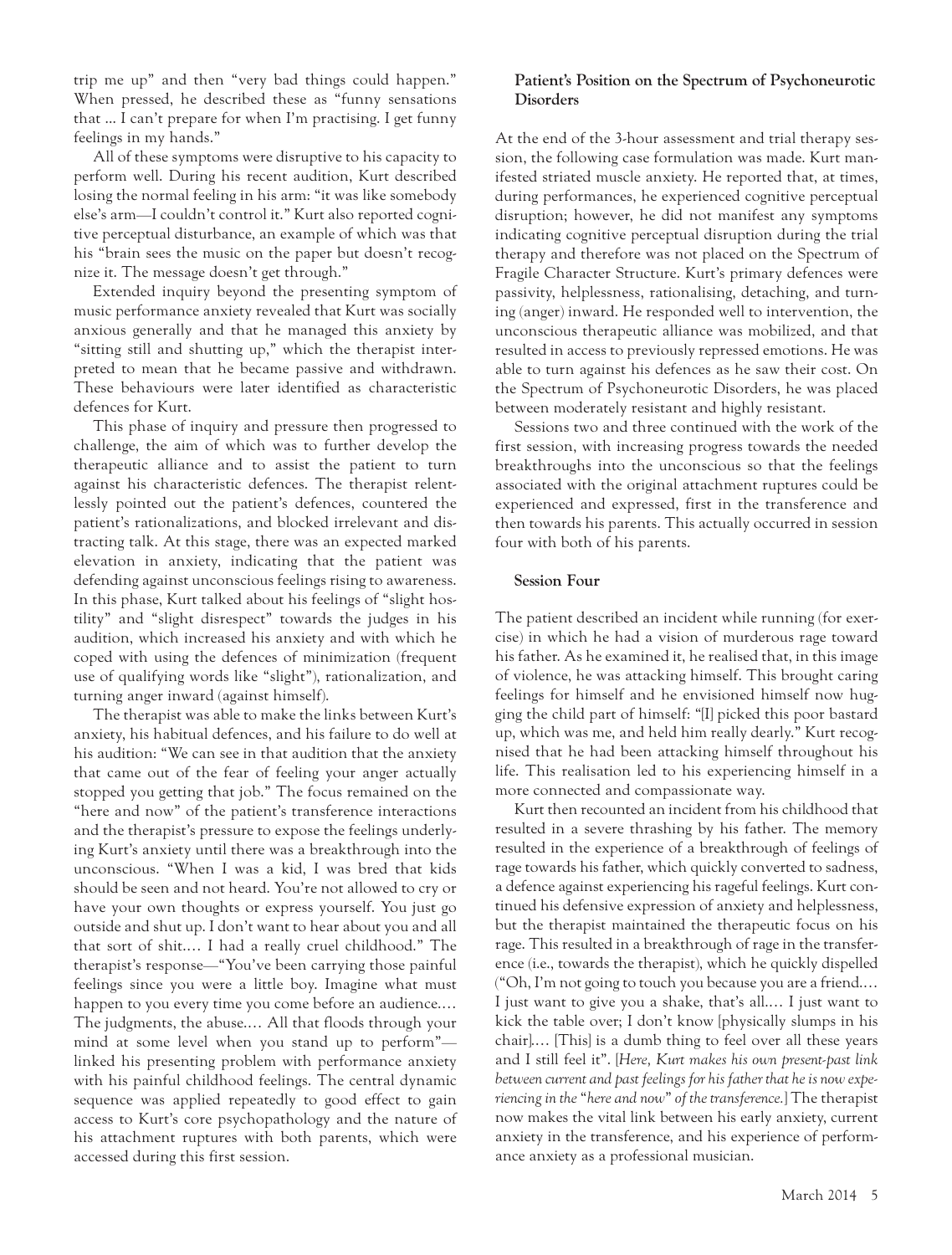Kurt and his therapist discussed when and how he became afraid of intimacy. Kurt revealed that he had felt close to his mother as a young child, but all good feelings towards her vanished as he entered adolescence and his mother increasingly succumbed to serious mental illness. Complex feelings of pain and sadness were accompanied by anger that his mother did not protect him from his father's violence. The therapist helped Kurt to recognize both his loving and angry feelings towards his mother, whom he had "killed off in his life long before she actually died, in order to survive," and the attendant feelings of guilt about having killed someone he had loved, which Kurt described as putting down a loved animal.

## **Session Five**

Almost the entire session was focussed on helping Kurt to access and express his angry, violent feelings towards the therapist, then towards his mother, and finally towards his wife, towards whom he described feelings of abandonment and anger when she left him in charge of their children to attend what he perceived to be cult-like retreats four times a year. Kurt accessed defences of inadequacy (self-attack) and neediness during this session, as well as anger, which he turned inward. With the relentless therapeutic focus on the defences, Kurt experienced anger toward the therapist, which Kurt reported feeling physically, if somewhat ambivalently at first ("I wish I could punch you but not hurt you"). This progressed, with the therapist repeatedly challenging his defences and the intense anxiety that was suppressing expression of his rage, to wanting to "throw the therapist out of the window," and then to "punch him and not care a shit about whether it hurts," to finally "I want to fucking tear you apart like a dog would tear a fucking bone apart.…"

After a long head-on collision phase in which the therapist continually clarified what was occurring within the patient in relationship to the therapist, combined with the challenge not to hide behind defensive anxiety and transference resistance, the complex transference feelings emerged. This fantasy is a facsimile of the patient's murderous rage towards his attachment figures, the experience of which followed almost immediately upon the patient's accessing his unconscious rage, guilt, love, pain, and grief in relation to the therapist in the transference. There followed a painful accessing of his murderous rage towards his mother and feelings of guilt, remorse, and love. The therapist recapitulated and consolidated Kurt's emotional learning to date, especially his access to loving feelings and how his destructive feelings had impacted on his music performance anxiety. Kurt then reported that he was giving a concert the following week: "I am going to bury that bastard and see how I go. I've had that going on in my head when I'm playing, up to now; that other dark fuck would come up and say, watch out, or try to trip me up the whole time. Now I want people to see how I can play. I have always been trying to pick myself up on the negative with that tumorous fucking animal trying to feed off me."

#### **Session Six**

- Kurt: In the past week, I have been feeling more aware of my body, the physical side of things. I woke up yesterday morning… I usually don't feel like eating before a performance; I usually feel sick in the stomach. I get diarrhoea and I feel like shit. I really feel terrible. Well, I woke up and I felt pretty good.… I got on stage; I was nervous but I didn't have this fucking fight with this other voice coming in when I was playing. I actually could focus clearly for 95% of the time. It was an incredible experience. It was the best fucking performance I have ever done.
- Therapist: Wow! Congratulations!
- Kurt: Yeah, yeah. I remember you said last week that the anxiety feeds off a certain guilt that I have, which I have recognised… as trying to kill off my mother because of feelings of abandonment. I can clearly see that because … whenever I had a performance, I would try to deal with issues that were closest to me, like the physical things and doing meditation, but there was always this underlying feeling that there was something else that I could not deal with and that overrode all the other techniques that I had. So it feels like I've got to the root of the problem; it might not be solved but I have got to the basis of it and it goes way, way back to early on and that is why it is inexplicable to the intellectual mind. [*Kurt demonstrates profound insight into his emotional process*].… I could never rationalize it or deal with it intellectually. It has always been there, a backdrop that I couldn't get rid of, so in those ways I felt a certain palpable thing yesterday. I was really pleased and everybody said, "Fuck, you played well." And I thought, "Jesus, what's happened?" I played the best yesterday that I have ever played in public, ever ... ever.

## **SUMMARY AND CONCLUSION**

A person with unconscious, unprocessed emotions from early life does not distinguish the past from the present.<sup>27</sup> Patients interact with people in their lives in the present through virtually the same emotional and defensive templates that they developed as children. These feelings towards attachment figures from the past and the defences that they developed in order to manage those feelings result in self-punishment for having those feelings and serious difficulties maintaining attachment relationships with the people they love.<sup>28</sup> When they commence therapy, those templates quickly assert themselves in the transference (i.e., relationship between therapist and patient).<sup>29</sup> The therapeutic benefit of mobilising complex transference feelings is the ability to directly examine the unconscious and the unconscious therapeutic alliance in the present.

Kurt's early attachment relationships were dominated by neglect and abuse from those he loved. This caused him emotional pain and feelings of murderous rage towards his parents. However, because he also loved his parents, he experienced unconscious guilt about his rage. Initially, these feelings caused anxiety; gradually, he developed patterns of